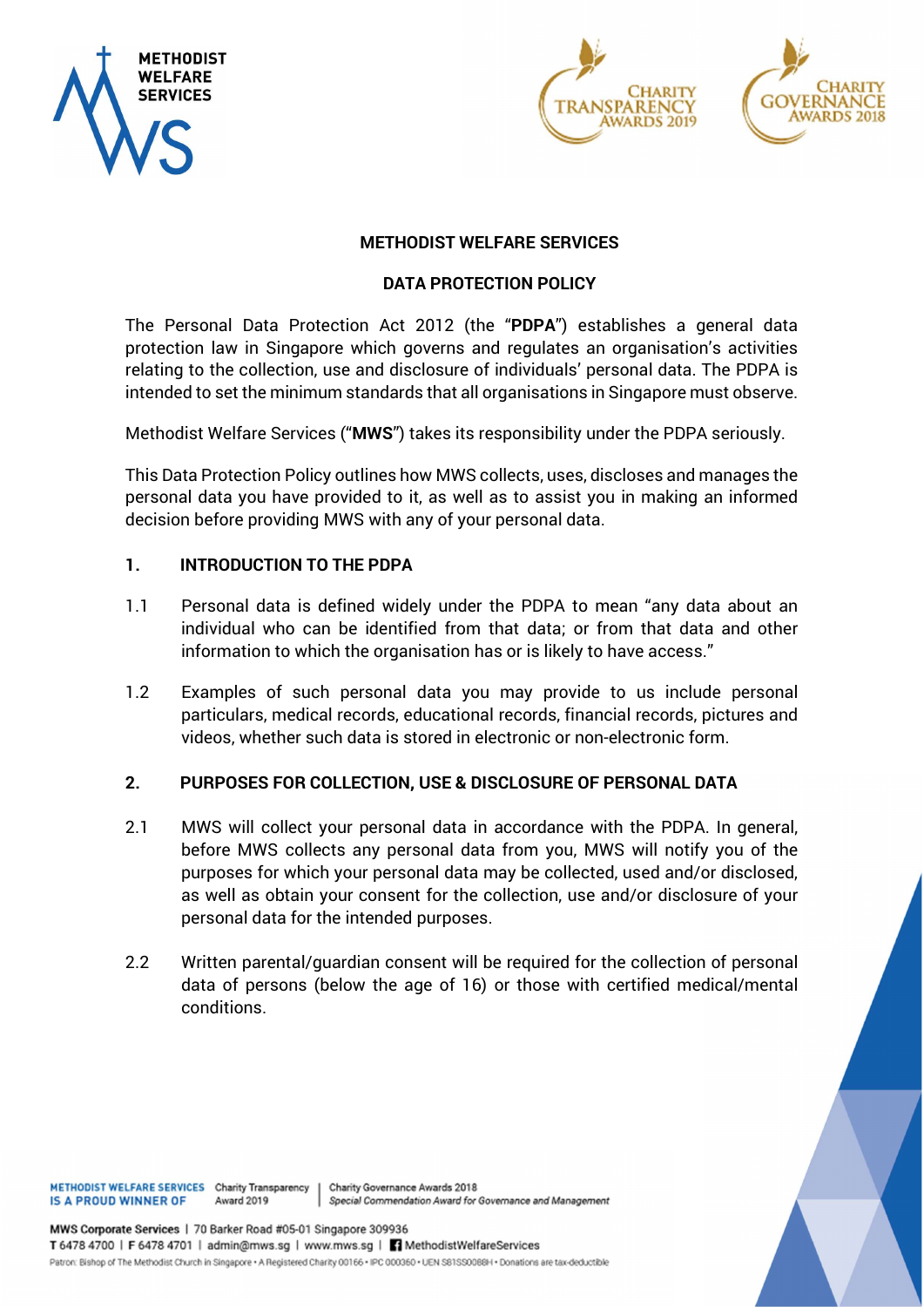

- 2.3 By providing personal data relating to a third party (e.g. information of your dependent, spouse, children and/or parents) to MWS, you represent and warrant that the consent of that third party has been obtained for the collection, use and disclosure of the personal data for the purposes listed in paragraph 2.4 below.
- 2.4 The personal data which MWS collects may be collected and/or used for the following purposes:
	- (a) processing your application for clinical and/or social services;
	- (b) evaluating your suitability or eligibility for clinical and/or social services, e.g. the grant of financial or social assistance;
	- (c) seeking aids from governmental bodies or other voluntary welfare organisations such as financial subsidies or other social assistance;
	- (d) administering the provision of clinical and/or social services to you by MWS and/or managing your relationship with MWS;
	- (e) administering your donations and/or communications pertaining to your donations to MWS;
	- (f) administering your volunteer services and/or communications pertaining your volunteer services with MWS;
	- (g) communicating and updating you on other charity initiatives or related activities including soliciting donations and volunteers for activities or programmes organised by MWS or other charitable organisations;
	- (h) MWS' publications and materials including but not limited to MWS Annual Report, MWS Uncommon Voices and MWS brochures, posters, and banners;
	- (i) MWS' publicity and fundraising initiatives including but not limited to disclosures in/on MWS' letters, electronic mailers, Facebook, website, and events; and/or
	- (j) as required by laws and regulations.
- 2.5 In connection with the purposes set out in paragraph 2.4 above, your personal data may/will be disclosed by MWS to persons including social workers, hospitals, governmental bodies and/or other voluntary welfare organisations.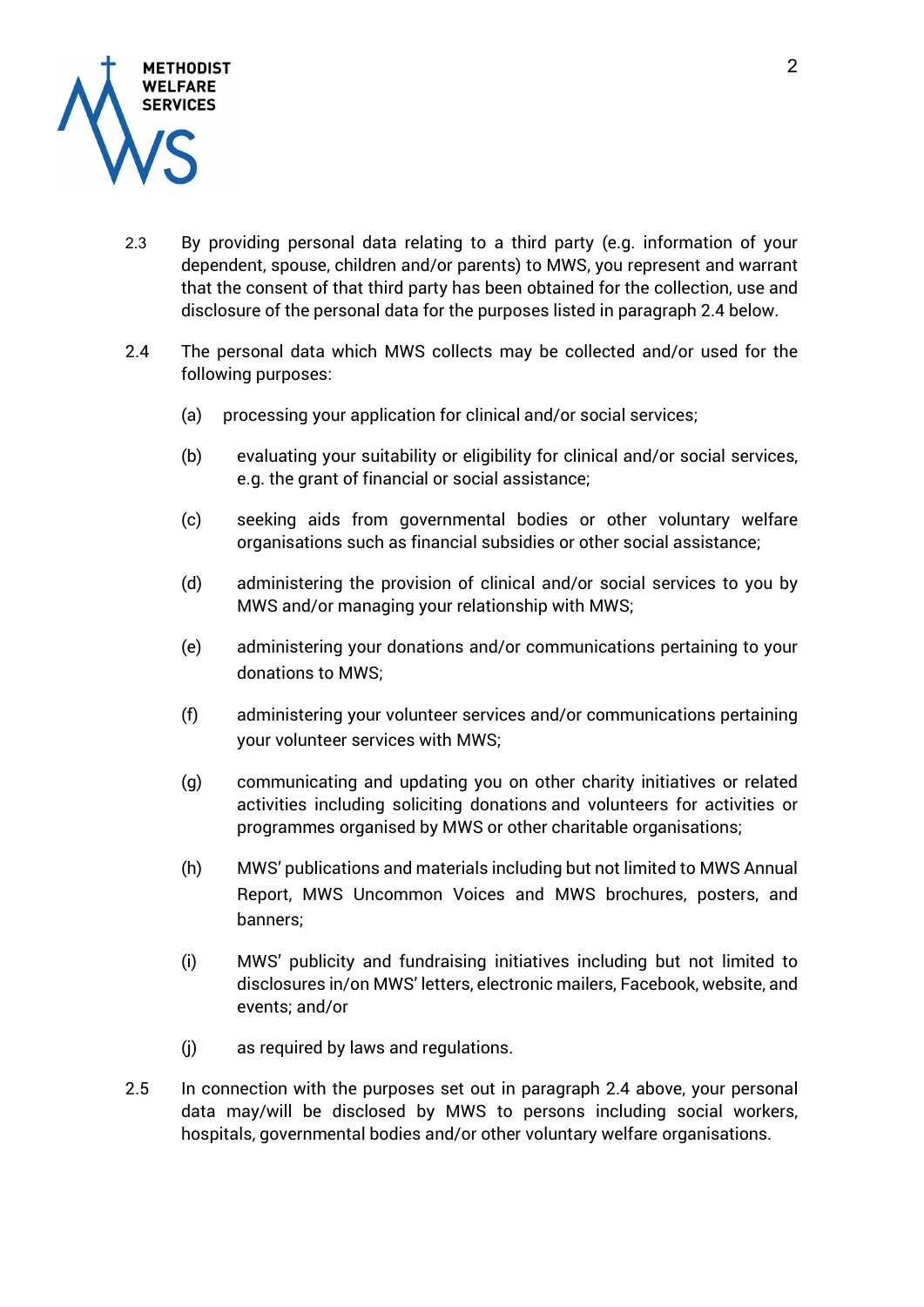

- 2.6 Please note that MWS may collect, use or disclose your personal data to third parties without first obtaining your consent in certain situations, including, without limitation, the following:
	- (a) it is necessary for any purpose that is clearly in your interest and consent cannot be obtained in a timely way;
	- (b) it is necessary to respond to an emergency that threatens the life, health or safety of yourself or another individual;
	- (c) it is necessary in the national interest;
	- (d) the personal data is publicly available;
	- (e) it is necessary for any investigation or proceedings; and
	- $(f)$  it is required based on the applicable laws and/or regulations.
- 2.7 The instances listed above at paragraph 2.6 are not intended to be exhaustive. For an exhaustive list of exceptions, you are encouraged to peruse the PDPA Act 2012 which is publicly available at https://sso.agc.gov.sg/Act/PDPA2012.
- 2.8 Where a free decision to opt in to a process or situation where the collection or use of personal data can be reasonably expected, then implied permission can be assumed. Situations where implied consent may be applied:
	- Online applications (if applicable when applications or admissions are submitted for services provided by MWS)
	- Course/Conference/Webinar sign-up (including recordings of the Course/ Conference/ Webinar)
	- Events sign-up (either displayed at entrance or event confirmation emails to cover the taking and use of photos and videos of the event)
	- Centres CCTV recordings

# 3. DATA SECURITY

3.1 MWS undertake to implement appropriate security measures to protect collected personal data against accidental or unlawful destruction or accidental loss, altercation, unauthorised disclosure or access, in particular when the processing of data involves the transmission or storage on or within a network.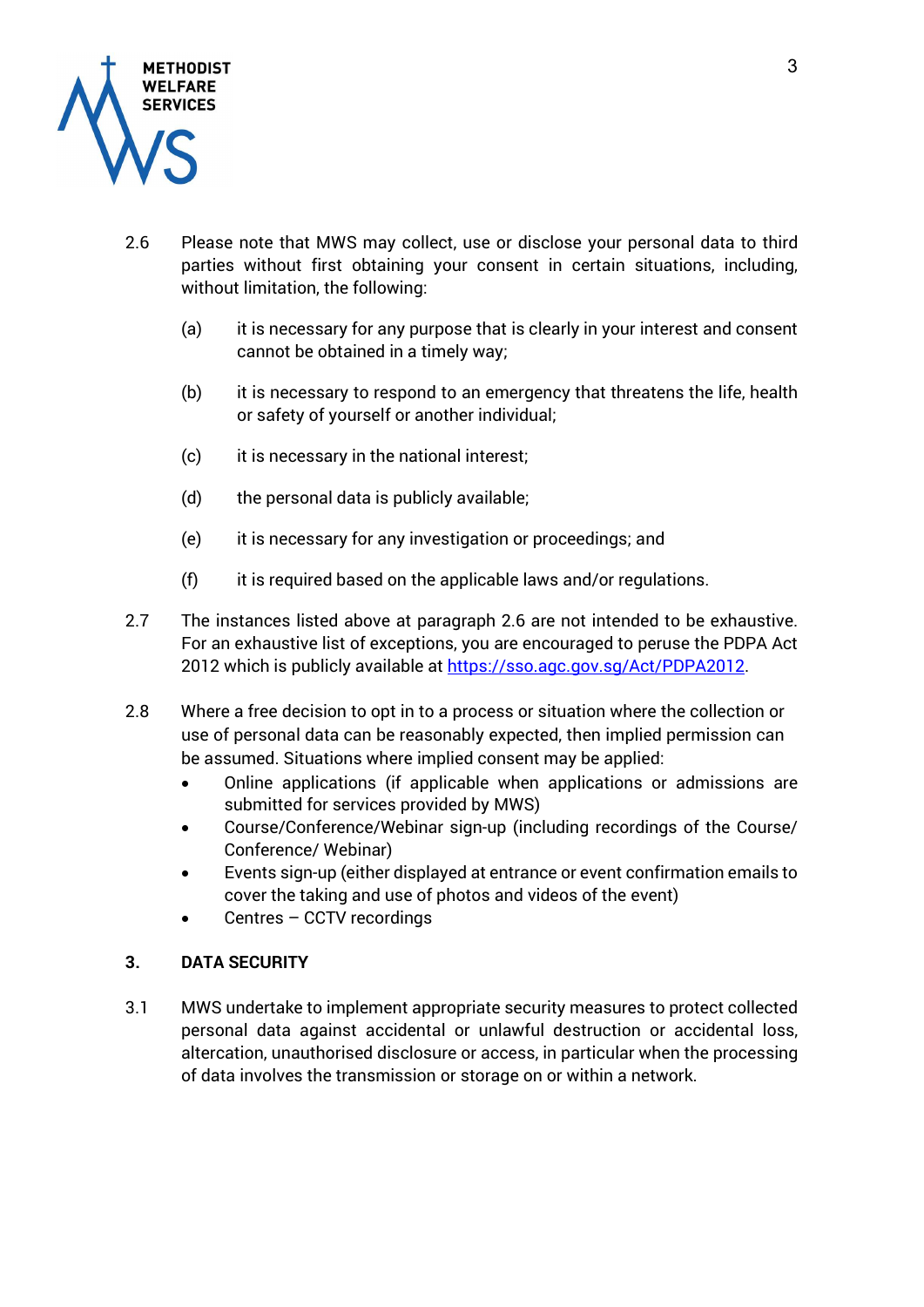

- 3.2 Security measures include:
	- (a) Industry standard firewall or other network security features;
	- (b) Clear guidelines for staff on the device and network security expectations placed on them;
	- (c) Robust data backup and recovery process;
	- (d) Security audits of online systems;
- 3.3 MWS undertake to notify data subjects about any accidental or unauthorised access of their data that may lead to significant damage or harm to the individual, and/or are of significant scale, we are required to notify PDPC and the affected individuals as soon as practicable.

# 4. Request for Access, Correction and/or Withdrawal of Personal Data

4.1 You may request to access and/or correct your personal data currently in MWS's possession or withdraw your consent for the collection, use and/or disclosure of your personal data at any time by submitting your request through the following methods:

| (a) | written request by electronic email<br>to | ÷ | dpo@mws.sq                                                                       |
|-----|-------------------------------------------|---|----------------------------------------------------------------------------------|
| (b) | verbal request by contacting MWS<br>at    |   | +65 6478 4700                                                                    |
| (c) | written letter delivered to               |   | <b>Methodist Welfare Services,</b><br>70 Barker Road #05-01, Singapore<br>309936 |

4.2 Where a request to access personal data has been made, MWS will, as soon as reasonably possible, provide you with your personal data which is in the possession or control of MWS and information about the ways in which your personal data has been used or disclosed by MWS within a year from the date of the request.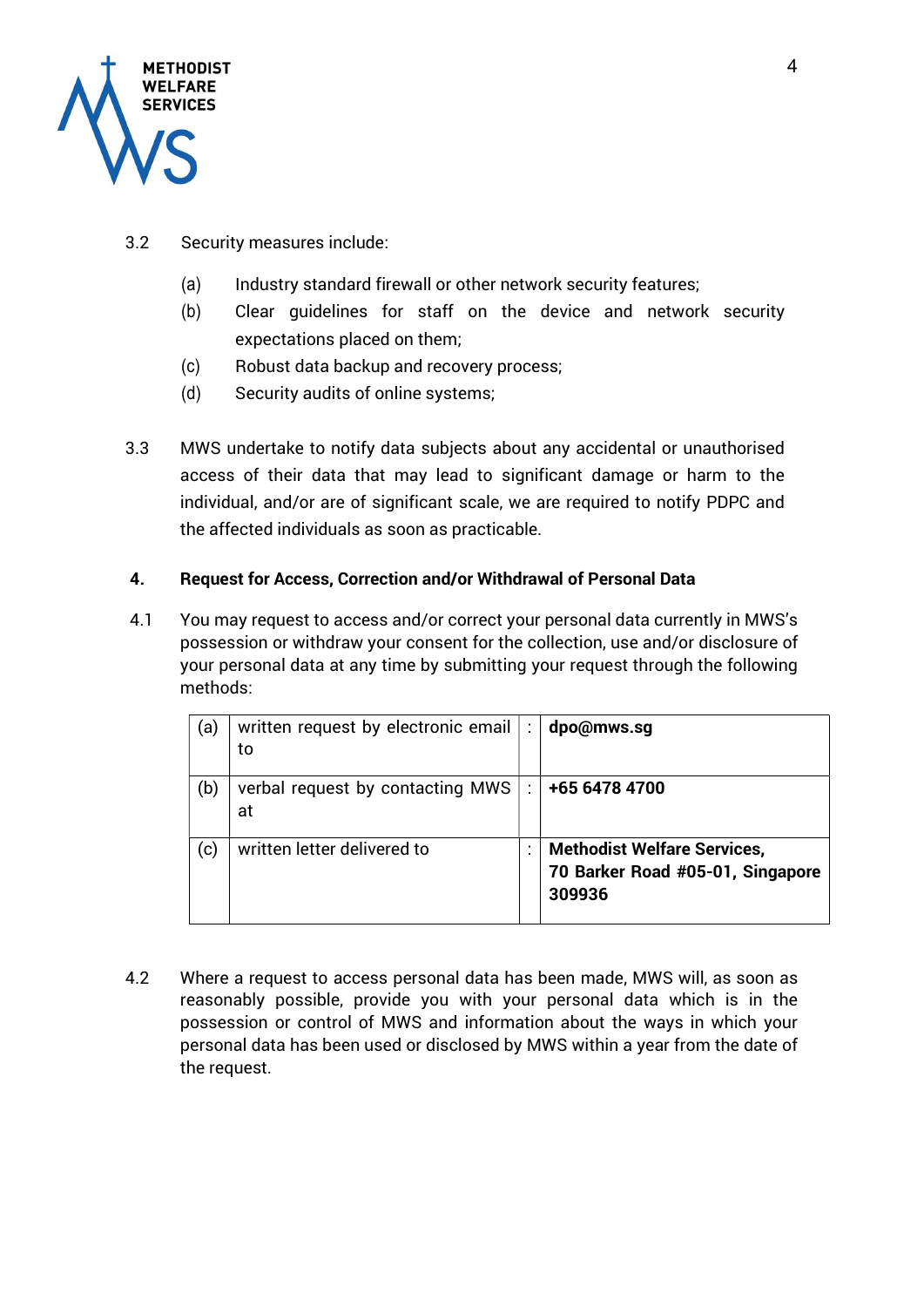

- 4.3 Where a request to correct personal data has been made, MWS will correct the error or omission in your personal data as soon as practicable after the request has been made. MWS will send the corrected personal data to every other organisation to which the personal data was disclosed by MWS within a year before the date the correction was made, unless that other organisation does not need the corrected personal data for any legal or business purpose, or if you so consent, only to specific organisations to which the personal data was disclosed by MWS within a year before the date the correction was made.
- 4.4 Where a request to withdraw consent has been made, MWS will process your request within a reasonable time from such a request. MWS will inform you of the likely consequences of withdrawal of your consent.

### 5. Accuracy Obligation

5.1 You shall ensure that at all times the information provided by you to MWS is correct, accurate and complete. Please inform MWS as soon as possible of any changes in the personal data. MWS will ensure that personal data is updated and amended when requested.

# 6. Protection Obligation

- 6.1 MWS will protect your personal data by making reasonable security arrangements to prevent unauthorised access, collection, use, disclosure, copying, modification, disposal or similar risk.
- 6.2 MWS will adopt the following measures to fulfil this obligation:
	- (a) staff working areas must be secure. Access to work areas must be limited by appropriate security measures. Access to office equipment containing personal data must be password protected;
	- (b) requiring employees to be bound by confidentiality obligations in their employment agreements; and
	- (c) to provide training for staff on the PDPA to equip them with the knowledge and basic skills to ensure PDPA compliance; and conducting regular training sessions for staff to impart good practices in handling personal data.